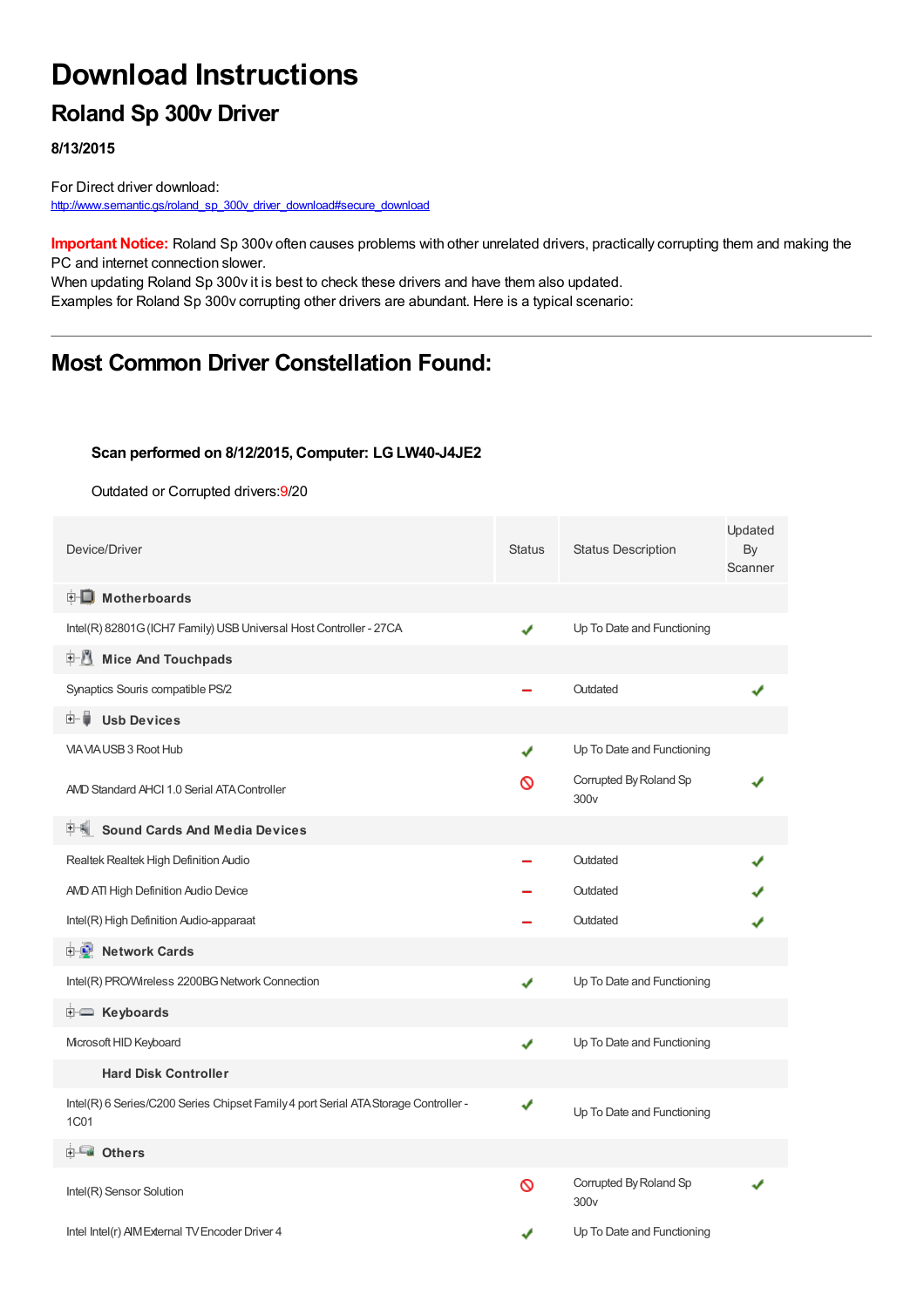| UPEK TouchChip Fingerprint Coprocessor          | ര            | Corrupted By Roland Sp<br>300v             |  |  |  |  |
|-------------------------------------------------|--------------|--------------------------------------------|--|--|--|--|
| Intel Intel(r) AIM External Flat Panel Driver 5 | ∾            | Corrupted By Roland Sp<br>300 <sub>v</sub> |  |  |  |  |
| <b>Cameras, Webcams And Scanners</b><br>由业      |              |                                            |  |  |  |  |
| Canon CanoScan 3200/3200F                       | Ø            | Corrupted By Roland Sp<br>300v             |  |  |  |  |
| Video Cards                                     |              |                                            |  |  |  |  |
| Intel(R) HD Graphics 4000                       | ✔            | Up To Date and Functioning                 |  |  |  |  |
| <b>Devices</b> Input Devices                    |              |                                            |  |  |  |  |
| Microsoft USB Human Interface Device            | ✔            | Up To Date and Functioning                 |  |  |  |  |
| <b>E-TP</b> Port Devices                        |              |                                            |  |  |  |  |
| LGLGE Bluetooth TransPort (COM5)                | $\checkmark$ | Up To Date and Functioning                 |  |  |  |  |
| $\blacksquare$ Monitors<br>中                    |              |                                            |  |  |  |  |
| Sony Digital Flat Panel (1024x768)              | ✔            | Up To Date and Functioning                 |  |  |  |  |
| 电图 Mobile Phones And Portable Devices           |              |                                            |  |  |  |  |
| <b>Acer NOKIA</b>                               | ✔            | Up To Date and Functioning                 |  |  |  |  |

## **Roland Sp 300v Driver Models:**

| <b>Driver Model</b>            | <b>Original Upload Last</b><br><b>Date</b> | <b>Modification</b> | <b>Driver File</b>                 | <b>File</b><br><b>Size</b> | <b>Most Compatible</b><br><b>Computer Model</b> | <b>Availabilty To</b><br><b>Scanner</b> |
|--------------------------------|--------------------------------------------|---------------------|------------------------------------|----------------------------|-------------------------------------------------|-----------------------------------------|
| Roland Sp 300v<br>1.12328      | 11/30/2014                                 | 8/7/2015            | xrzehfy-1.12328.exe                | 175kb                      | ByteSpeed ByteSpeed Laptop UT40,                | ✔                                       |
| Roland Sp 300v<br>2.11.1824    | 8/6/2014                                   | 8/3/2015            | roland sp 300v-<br>2.11.1824.exe   |                            | 215kb HP Pavilion G70-250CA,                    | ✔                                       |
| Roland Sp 300v<br>42372.1      | 8/7/2014                                   | 8/5/2015            | wn-42372.1.exe                     |                            | 143kb IBM2373K53,                               | ✔                                       |
| Roland Sp 300v<br>B2071.18     | 9/8/2014                                   | 8/8/2015            | roland_sp_300v-<br>b2071.18.exe    |                            | 184kb Fujitsu FM/NS2TLR,                        | ✔                                       |
| Roland Sp 300v<br>1.101.122.1  | 11/3/2014                                  | 8/3/2015            | roland sp 300v-<br>1.101.122.1.exe | 83kb                       | HP FK484AAR-ABA m9400t,                         | ✔                                       |
| Roland Sp 300v<br>N63630       | 1/8/2015                                   | 8/3/2015            | roland_sp_300v-<br>n63630.exe      | 23kb                       | Sony VPCCW18FG,                                 | ✔                                       |
| Roland Sp 300v<br>22.12.12     | 1/8/2015                                   | 8/9/2015            | roland sp 300v-<br>22.12.12.exe    |                            | 196kb HPH8-1525eq,                              | ✔                                       |
| Roland Sp 300v<br>41.1367      | 12/8/2014                                  | 8/4/2015            | eg-41.1367.exe                     | 48kb                       | HPHP Compag dc5100 SFF,                         | ✔                                       |
| Roland Sp 300v<br>M20860       | 12/7/2014                                  | 8/8/2015            | roland_sp_300v-<br>m20860.exe      | 60kb                       | Sony VGN-FJ21B R                                | ✔                                       |
| Roland Sp 300v<br>A81.1904     | 8/15/2014                                  | 8/4/2015            | roland sp 300v-<br>a81.1904.exe    | 211kb                      | Sony VGN-CR356 L,                               | ✔                                       |
| Roland Sp 300v 60937 8/11/2014 |                                            | 8/7/2015            | jc-60937.exe                       | 83kb                       | IBM IBM eServer x226-[8648W16,                  | J                                       |
| Roland Sp 300v 20440 7/28/2014 |                                            | 8/6/2015            | roland sp 300v-<br>20440.exe       | 144kb                      | Sony 80YP67105235,                              |                                         |
| Roland Sp 300v 83872 12/9/2014 |                                            | 8/5/2015            | roland sp 300v-<br>83872.exe       | 27kb                       | Viglen GENIE D850EM/2,                          | ✔                                       |
| Roland Sp 300v<br>21.1494      | 1/7/2015                                   | 8/3/2015            | roland sp 300v-<br>21.1494.exe     | 102kb                      | Compag EK360AA-ABZ SR1659IT<br>IT540,           | ✔                                       |
| Roland Sp 300v<br>8281.19      | 12/28/2014                                 | 7/31/2015           | roland_sp_300v-<br>8281.19.exe     | 43kb                       | Sony VPCSA4AGX,                                 |                                         |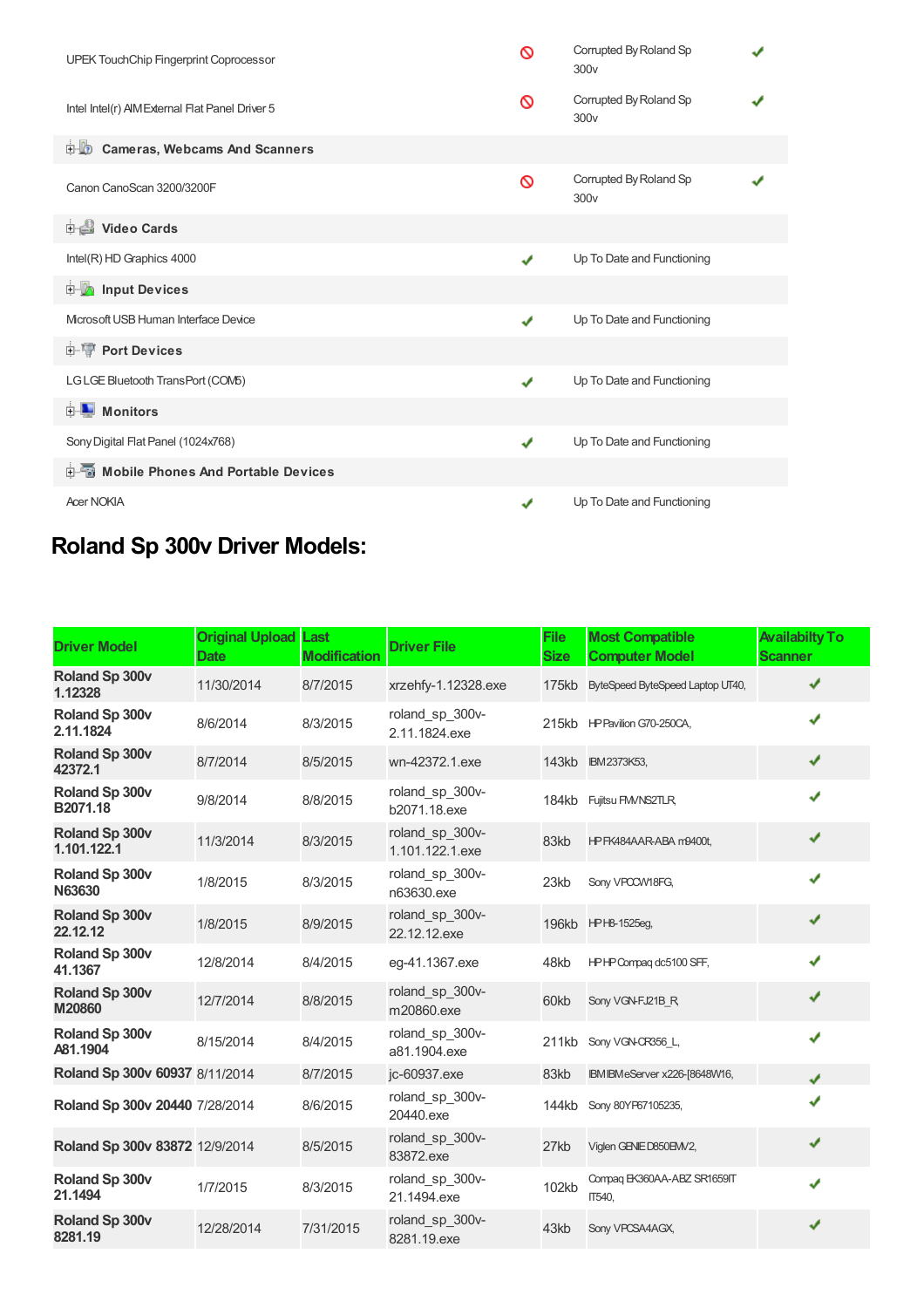| Roland Sp 300v<br>F1.11.1748          | 10/12/2014 | 8/9/2015  | roland_sp_300v-<br>f1.11.1748.exe   |              | 201kb HP Pavilion ze5300.                 |   |
|---------------------------------------|------------|-----------|-------------------------------------|--------------|-------------------------------------------|---|
| Roland Sp 300v 82700 1/4/2015         |            | 8/8/2015  | roland_sp_300v-<br>82700.exe        |              | 192kb SAMSUNSQ1S,                         | ✔ |
| Roland Sp 300v 40230 8/9/2014         |            | 8/8/2015  | roland_sp_300v-<br>40230.exe        | 83kb         | <b>IBM2373WMV,</b>                        | ✔ |
| Roland Sp 300v<br>A822.179            | 8/29/2014  | 8/7/2015  | roland_sp_300v-<br>a822.179.exe     | 168kb        | MSI MS-6163,                              | ✔ |
| Roland Sp 300v<br>P32682              | 9/13/2014  | 7/31/2015 | roland_sp_300v-<br>p32682.exe       | 94kb         | Biostar TA75MH2,                          | ✔ |
| Roland Sp 300v<br>231.167             | 10/15/2014 | 8/2/2015  | roland_sp_300v-<br>231.167.exe      |              | 217kb HPRZ412AA-ABZ a6020.it,             | ✔ |
| Roland Sp 300v<br>Q3096               | 8/21/2014  | 7/31/2015 | roland_sp_300v-<br>q3096.exe        |              | 144kb Acer TravelMate 2460,               | ✔ |
| Roland Sp 300v<br>41.12.182           | 9/30/2014  | 8/7/2015  | roland_sp_300v-<br>41.12.182.exe    |              | 149kb NECPC-VN370CS1KS,                   | ✔ |
| Roland Sp 300v<br>2.13861.1           | 2/1/2015   | 8/10/2015 | roland_sp_300v-<br>2.13861.1.exe    | 163kb        | Fujitsu FMVNP8A7,                         | ✔ |
| Roland Sp 300v<br>621.140             | 7/22/2014  | 8/10/2015 | klkvzx-621.140.exe                  | 91kb         | Fujitsu FM/NA1S3E,                        |   |
| Roland Sp 300v<br>1.1291.12.1         | 11/28/2014 | 8/6/2015  | roland_sp_300v-<br>1.1291.12.1.exe  | 21kb         | NEC PC-MY21AEZR3,                         | ✔ |
| <b>Roland Sp 300v</b><br>81.11.123    | 1/13/2015  | 8/4/2015  | roland_sp_300v-<br>81.11.123.exe    | 94kb         | Toshiba SATELLITE C55-A-128,              | ✔ |
| Roland Sp 300v<br>401.12.11.1         | 11/30/2014 | 8/8/2015  | roland_sp_300v-<br>401.12.11.1.exe  | 110kb        | Sony PCV-RX407,                           | ✔ |
| Roland Sp 300v 42634 7/31/2014        |            | 8/5/2015  | roland_sp_300v-<br>42634.exe        | <b>112kb</b> | Supermicro X9DRW-3LN4F+/X9DRW-<br>$3TF +$ | ✔ |
| Roland Sp 300v<br>R2.11.12.162        | 7/22/2014  | 8/2/2015  | roland_sp_300v-<br>r2.11.12.162.exe | 95kb         | Compaq ED879AA-ABA SR1638NX<br>NA540,     | ✔ |
| Roland Sp 300v 687                    | 7/31/2014  | 8/4/2015  | roland_sp_300v-687.exe              | <b>118kb</b> | Sony VGN-NS21ER_S,                        | J |
| Roland Sp 300v<br>R61.1491.1          | 12/24/2014 | 8/3/2015  | roland sp 300v-<br>r61.1491.1.exe   |              | 147kb HPP7-1012,                          |   |
| <b>Roland Sp 300v 40304 1/31/2015</b> |            | 8/5/2015  | roland_sp_300v-<br>40304.exe        | 71kb         | HPPAV NB DV9575EO GALAXY 10,              | ✔ |
| <b>Roland Sp 300v 41.1</b>            | 12/22/2014 | 8/2/2015  | roland_sp_300v-41.1.exe 67kb        |              | NEC PC-LL750GD1K,                         | ✔ |
| Roland Sp 300v<br>63791.1             | 8/29/2014  | 8/6/2015  | roland_sp_300v-<br>63791.1.exe      | 79kb         | Panasonic CF-W2FW6AXR,                    | ✔ |
| Roland Sp 300v 20608 9/21/2014        |            | 8/1/2015  | roland_sp_300v-<br>20608.exe        |              | 141kb Packard Bell IMEDIA D7010 NL,       | ✔ |

### **Typical Driver constellation for scanned computers:**

### **Data derived from 951 scans made on these 365 computers from 9/2/2014 to 7/31/2015:**

Seneca Pro300475, ASUS R051PX, Medion E5217, HP BN496AV-ABA HPE-170t, Sony VGN-AR170P, Lenovo Lenovo IdeaPad Y485, Lenovo 627436G, Sony VGN-CR327\_W, IBYTEUDPGNANDROS-I36L,HPG5360fr-m, SonyVPCW21A7E,NECPC-MJ18XAZEZXS9,Dell OptiPlexGX1 600L, IBM8185LUZ,HPHPEliteBook 8460p, Toshiba Dynabook T553/37JWB, Intel DB43LD, HP VN294AA-UUZ p6210ch, HP HP EliteBook 2730p, HP 100-5152, IBM8183TQG, LG LW40-J4XP, Toshiba SATELLITE PRO C870-176, NEC PC-VN370CS1KS, HP H9-1101es, Wortmann U14M, HP P6755de, HP RR521AA-UUW s7720.sc, HP HP 2000-150CA Notebook PC, HP P6732de, Compaq Presario 7RPM11 195749-999, Dell PowerVault NX3100, Dell Precision R7610, HP GX709AA-ABMs3310la, Sony SVE1411E1RB, TAROX Business PC 3200, IBM2656D7G, Toshiba SATELLITEL775-15N, SonyVGN-NW120D,Compaq AU852AA-ABMCQ5216LA, SonyVGN-CS2, ECSBAT-I, IBM621932U,HPP6-2150jp, SAMSUN 3570R/370R/470R/450R/510R/4450RV, Sony PCG-U101, Sony VGN-UX1XN, Toshiba Dynabook Qosmio D711/T9CB, NEC PC-VL580CD1K, Sony VGN-CR510D,NECPC-VN570BS1YB,NECPC-LL3509D, Lenovo 7360-D3U, MouseComputer H87M-S01, Lenovo 6458Y6X,NECPC-VY22MAZ7A,HPKY660AA-ABJ p6170jp, Acer Aspire M1850, Fujitsu CELSIUSM730powe, SonyVGN-CS36MJ\_J, SonyPCG-GRX700,HPPN135AA-ABUt790.uk,HPHPPavilion dv2000, WIPRO WSG59355W7S-0014, SonyVGN-Z21WN\_B,Compaq NQ905AA-ABUCQ5012UK, MSI MS-7521, IBM818361U,HPDF162A-ABHT160, SonyVGN-CS2, SonyPCG-FR295MP, Lenovo 6471EGR, Toshiba Satellite C55-A5387, IBM2374SU9, IBM62237BU, Lenovo ThinkPad R61i, Fujitsu FMVXNBLQ2Z, IBM23745U9, Acer TravelMate 8481TG, HP Hp elite hpe410f, Sony VGN-FS115ZR, Generic Generic, HP WL327AA-ABD p6328de, TYAN S2895, NEC VERSAL2100 RND41065495, HP HP Pavilion dv6-6128ca, Motion J3400,HPFK913AA-ABGs3660a,HPPX643AA-ABZm7091.it, Toshiba DynabookQosmioG10/390LS, PanasonicCF-53AAC34ZG,NECPC-MJ26XRZWDSBJ, PanasonicCF-53JAWZYDE,HPEC581AA-B1Ud4176.se, ASUS1016PG, Fujitsu PRIMERGYTX150, Lenovo 7373W5P, SonySVL2412V1EB, Toshiba SATELLITEC850-A791, Samsung 900X3F, SonyVGN-CR510D, PanasonicCF-53AAC01FD, IBM1843A19, SonyVGN-SZ780U,HPGG020AA-AB3 g3085l, Sony VPCF136FX, HP HP Compaq dx2390 Microtowe, Sony VGN-Z51MG\_B, HP KA770AA-ABU m9175.uk-a, SAVSUN 200B4Z/S01TH, Sony VGN-FE24SP, Fujitsu FMVU75HRG, SonyPCV-RZ502P,HPHPPavilion DV6, ToshibaQosmio F60-10L,GatewayMX7337H, IBMBladeCenter HS22 -[7870B4U,Dell OptiPlexGX1 500MTbr+, Sony VGN-SZ77TN\_C, Sony PCG-GRT815M, ASUS BM5275, Lenovo 10AJ0002GE, Intel SE7505VB2, Lenovo ThinkPad T430s, HP810-170st, Panasonic CF-19MH207NW,HPFK522AAR-ABAa6544f, SonyVGN-FW46S, IBM4838137, MSI IR-7529,GatewayT-1629,HPFR378AA-ABH m9351.nl, IBM2673CXG,HPG5331de, Dell PowerEdge R220, Buympc MPC Compute, Toshiba SATELLITE L775-15N, HP EC577AA-B1U d4180.se, Packard Bell IMEDIAB6363, Sony VPCCB2M0E, HP HP Compaq nc2400, Panasonic CF-50MB2FDKM, NEC PC-MY18XEZ77, LGR580-U.APD1WT, Seneca Pro329919, HP 20-a218d, Fujitsu FMMA1C3C, Compaq DT176A-ABE S5320ES ES340, Toshiba SATELLITE PRO L770-12P, Compaq Presario 7RPM11 195749-999, HP HP Pavilion dv9000, Notebook MIM2280, NEC PC-MY26XHZE1, IBM817231G,Compaq EG217AA-ABGSR1699ANAN540, Samsung 550P5C, Lenovo 7659YAN, Toshiba EQUIUMS6200, SonySVE15128CGS, Lenovo ThinkPad T430,